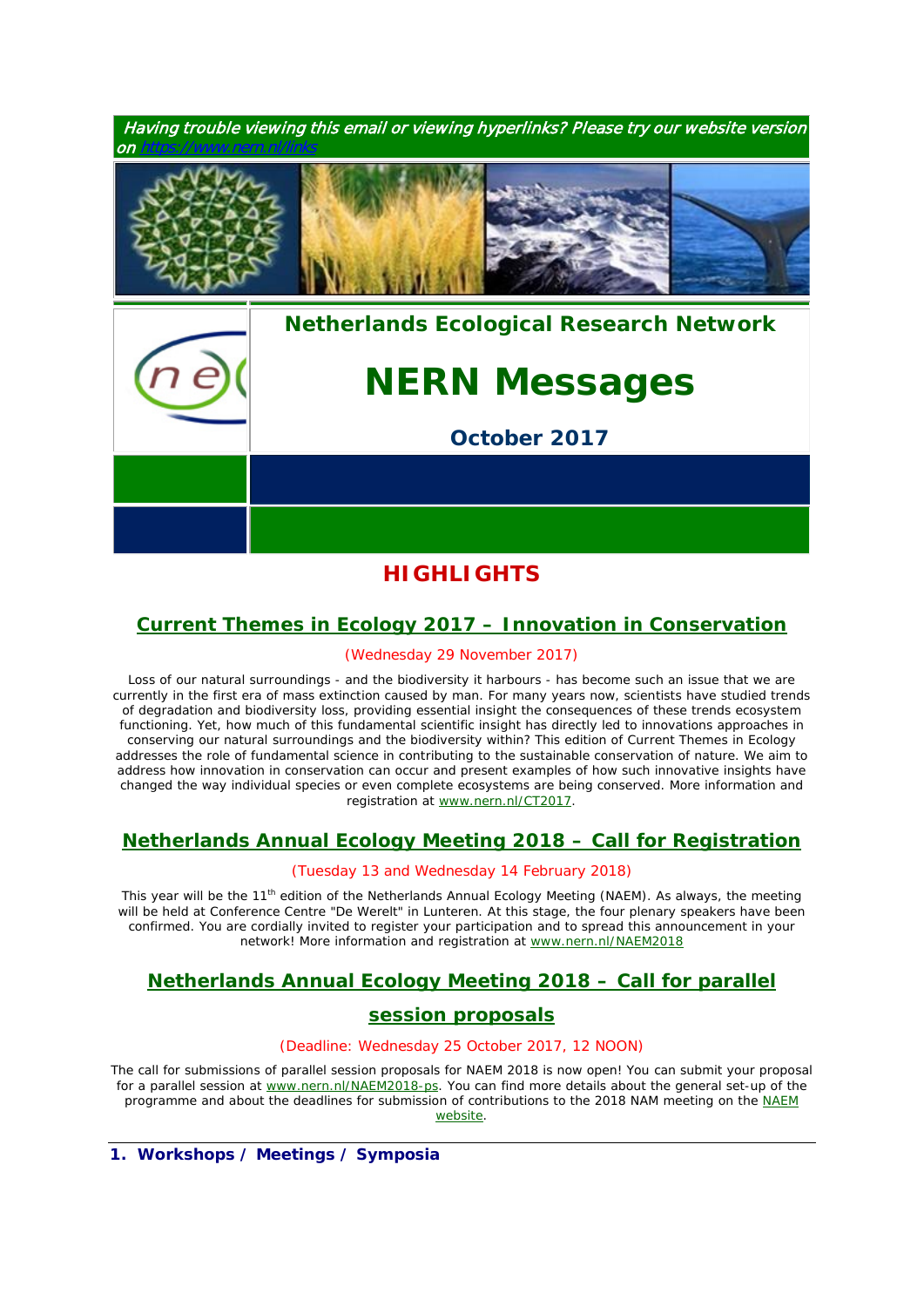- **[WIAS-mini-seminar: Evolutionary Ecology –](http://www.wur.nl/en/activity/WIAS-mini-seminar-Evolutionary-Ecology-Biodiversity-from-genes-to-species-communities-.htm) Biodiversity from genes to [species communities](http://www.wur.nl/en/activity/WIAS-mini-seminar-Evolutionary-Ecology-Biodiversity-from-genes-to-species-communities-.htm)** (23 October 2017) @ Zodiac, Wageningen University, the Netherlands.
- **[NWO Talent Scheme Information Meeting \(Veni, Vidi, Vici\)](https://www.nwo.nl/en/research-and-results/programmes/Talent+Scheme/talent+scheme+information+meeting)** (3 November 2017) @ The Hague, the Netherlands.
- **[Biodiversity and global change in the Tropics](https://www.pe-rc.nl/treub-symposium)** (17 November 2017) @ Amsterdam, the Netherlands.
- **[Symposium 'Future of aquatic carbon: impacts, feedbacks and mitigation'](https://www.wetland-ecology.nl/en)** (17 November 2017) @ Wageningen, the Netherlands.
- **[Zoology 2017: 'Genotype-phenotype map: from model systems to](https://www.wur.nl/en/activity/Zoology-2017-Genotype-phenotype-map-from-model-systems-to-ecosystems-1.htm)  [ecosystems'](https://www.wur.nl/en/activity/Zoology-2017-Genotype-phenotype-map-from-model-systems-to-ecosystems-1.htm)** (23 November 2017) @ Wageningen, the Netherlands.
- **[Joint Annual Meeting; Ecology Across](http://www.britishecologicalsociety.org/events/annual-meeting-2017/) Borders** (11-14 December 2017) @ Ghent, Belgium.
- **[Student Conference on Conservation Science](http://www.sccs-cam.org/)** (27-29 March 2018) @ University of Cambridge, United Kingdom.
- **[6th Plant Genomics and Gene Editing Congress Europe](http://www.global-engage.com/event/plant-genomics/)** (14-15 May 2018) @ Rotterdam, the Netherlands.
- **[ECSA 57: Changing estuaries, coasts and shelf systems –](http://www.estuarinecoastalconference.com/) diverse threats [and opportunities](http://www.estuarinecoastalconference.com/)** (3-6 September 2018) @ Perth, Australia.

### **2. Courses**

- **[Introduction to R for Statistical Analysis](https://www.pe-rc.nl/node/20123)** (23-24 October 2017) *The aim of this course is to provide an introduction to R, a language and environment for statistical computing and graphics. Focus of the course will be on getting familiar with the R environment, to use R for manipulation and exploration of data, and to perform simple statistical analyses.*
- **[Generalized Linear Models for Evolutionary Ecologists](https://glm2017vpa.sciencesconf.org/)** (20-24 November 2017)

*The staple of data in evolutionary ecology consist of counts, proportions and durations. Fitness, a crucial quantity in evolutionary biology, is either estimated by counting offspring or involves population dynamical modelling depending on estimates obtained with generalized linear models (GLM) and mixed models (LMM and GLMM).*

### • **[Molecular Methods in Ecology and Evolution](http://www.rug.nl/research/ecology-and-evolution/phdcourses/molecularmethodsecolgyevolution)** (27 November 2017 – 27 January 2018)

*Molecular methods are now widely used in ecological and evolutionary studies, to answer questions ranging from the evolutionary history of populations to patterns in community ecology. How can we use these molecular tools to enhance our knowledge of population genetics, phylogeny, molecular and adaptive variation, and community structure? The objective of this course is to introduce students to a range of molecular techniques (DNA, RNA and protein- based) that are applied in ecological and evolutionary research. We will teach 'how' these techniques are properly applied, as well as their potential and limitations.* • **[Basic Statistics](https://www.pe-rc.nl/postgraduate-courses/basic-statistics)** (11, 12, 13, 18, 19 December 2017)

*This is a refresher course (so it goes into category 2A of the PE&RC TSP). The level is that of a second course in Statistics. We will refresh basic knowledge of Probability, Statistical Inference (Estimation and Testing), t-tests, simple cases of Regression and ANOVA, Experimental Design, Non-parametric Tests, and Chi-square Tests. Some time is reserved to discuss statistical problems of the participants.*

• **[Statistical Uncertainty Analysis of Dynamic Models](https://www.pe-rc.nl/postgraduate-courses/uncertainty-analysis-dynamic-models)** (11-15 December 2017) *The purpose of this course is to make the participants familiar with general statistical concepts describing uncertainty, and methods to compute prediction uncertainty coming from uncertain parameter values. We introduce dynamic input-state-output systems and methods to write your model in this format.*

#### • **[Design of Experiments](http://www.wur.nl/en/Education-Programmes/PhD-Programme/Graduate-Schools/Wageningen-Institute-of-Animal-Sciences/Show-1/WIASPERC-advanced-statistics-course-Design-of-Experiments-December-2017.htm)** (20-22 December 2017) *The design and analysis of experiments, using plants, animals, or humans, are an important part of the scientific process. Proper design of an experiment, apart from its*